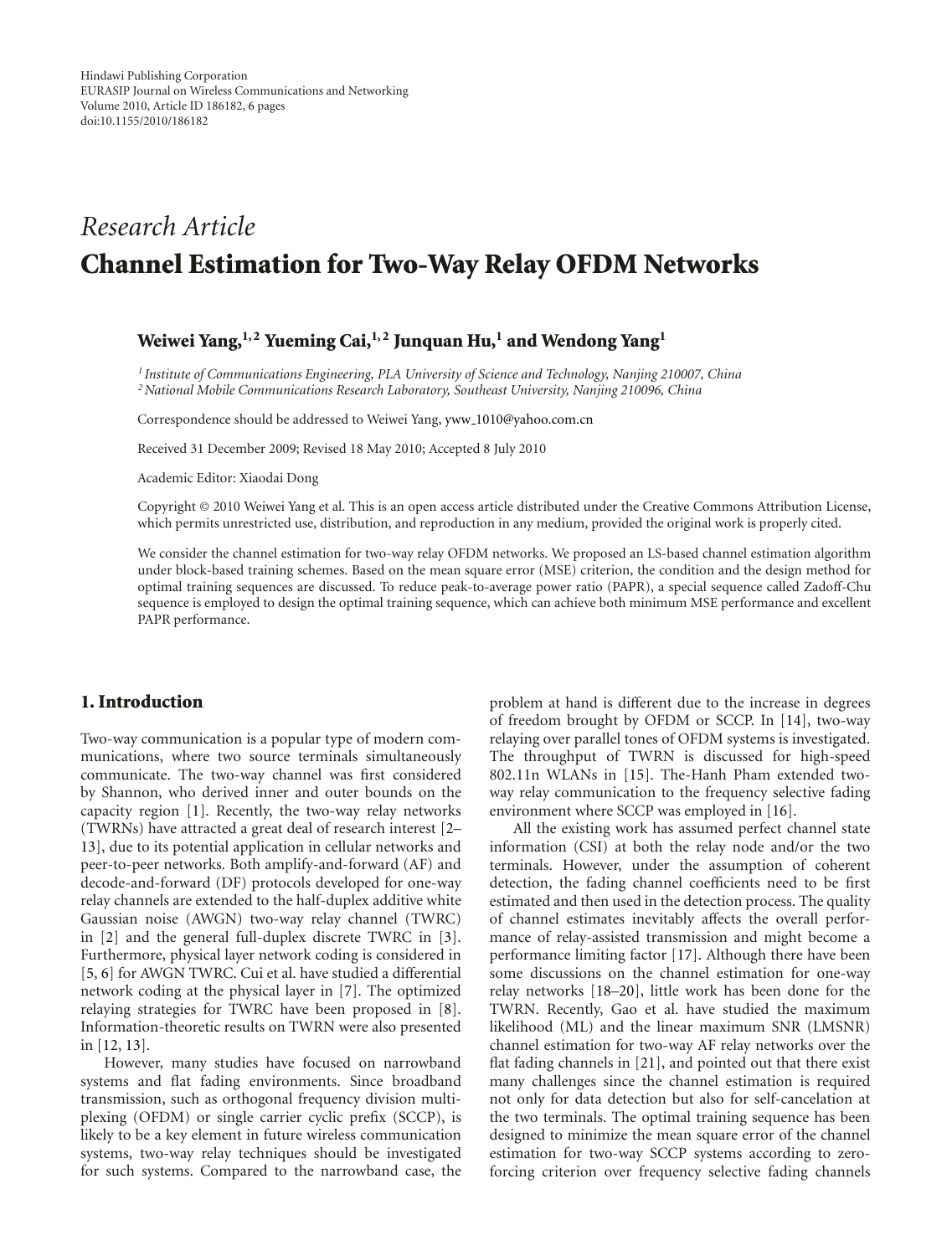in [16]. Two different types of training based on pilottone and block, respectively, were proposed to develop their corresponding channel estimation algorithms for OFDM modulated TWRN in [22].

In this work, we consider the channel estimation for twoway relay OFDM networks. Due to the nature of the signaling, we estimate two composite channels instead of separately estimating the two links from the source nodes to the relay node. Based on the mean square error (MSE) criterion, a design method for training sequences is proposed. Different from [22], to reduce peak-to-average power ratio (PAPR), a special sequence called Zadoff-Chu sequence is employed to design the optimal training sequence for TWRN, which can achieve the same minimum MSE performance as the training sequences in [22] with better PAPR performance.

This paper is organized as follows. Section 2 introduces the two-way relay OFDM system. Least-square channel estimation is developed in Section 3, and the optimal training sequence to reduce PAPR is also designed in this section. Section 4 discusses the numerical results. Finally, Section 5 concludes the paper.

*Notations.* The capital bold letters denote matrices and the small bold letters denote row/column vectors. Transpose, Hermitian transpose of a vector/matrix are denoted by  $(\cdot)^T$ and  $(\cdot)^H$ , respectively. The identity matrix of size *N* is denoted by  $I_N$ .  $0_{m,n}$  stands for a zero matrix of size  $m \times n$ . For a matrix **B**,  $[\mathbf{B}]_{m,n}$  is the  $(m, n)$ th element of **B**. diag(**b**) is a diagonal matrix whose diagonal entries are from vector **b**. The Hadamard product and convolution of two vectors **a** and **b** are denoted as  $\mathbf{a} \odot \mathbf{b}$  and  $\mathbf{a} \otimes \mathbf{b}$ , respectively.  $E\{\cdot\}$  denotes expectation operation.

#### **2. Two-Way Relay OFDM Model**

Consider a two-way relay network where the two source nodes, Tx1 and Tx2, exchange information relying on the help of a relay node R. The relay node and the two source nodes are assumed to equip single antenna each. Here, we employ the two-way relay protocol the same way as proposed in [10]. The bidirectional communication is performed slotwise, while one time-slot is divided into two phases of equal duration, namely, the multiple access (MAC) and broadcast (BC) phase. During the MAC phase, both source nodes, Tx1 and Tx2, send one signal frame to the relay node R whereas during the BC phase, R processes the received signals and broadcasts them to Tx1 and Tx2. We assume perfect synchronization for both transmission phases.

For a given time-slot, the fading channels between Tx1 and Tx2 to R are assumed to be quasistatic frequency selective fading, that is, they do not change within one time-slot of transmission but can vary from one time-slot to another independently. Let  $\mathbf{h}_1 = [h_1(0), \ldots, h_1(L)]^T$  and  $\mathbf{h}_2 =$  $[h_2(0), \ldots, h_2(L)]^T$  be the discrete-time baseband equivalent impulse response vectors of the frequency selective fading channels between Tx1 and Tx2 to R, respectively, where *L* represents the number of the taps of the corresponding channel. The channel impulse response includes the effects of

transmit receive filters, physical multipath, and relative delays among antennas. Each element of  $\mathbf{h}_1$  or  $\mathbf{h}_2$  is modeled as a zero-mean complex Gaussian random variable with variance  $\sigma_{i,l}^2$ ,  $i = 1, 2, l = 0, \ldots, L$ . These elements are also assumed to be independent of one another. The time-division duplexing (TDD) is a generally adopted assumption for TWRN, where the channels can be considered reciprocal so that the channel from R to Tx1 is still  $h_1$  and the channel from R to Tx2 is still **h**<sub>2</sub>. The frequency-domain channel coefficient matrix is  $H_i = diag{H_i(0),..., H_i(N - 1)}$ ,  $i = 1, 2$  where  $H_i(n) =$  $\sum_{i=0}^{L} h_i(l) e^{-j2\pi n l/N}$  is the channel frequency response on the *n*th subcarrier and *N* is the number of subcarriers.

For a given time-slot, the signal frame contains multiple OFDM blocks, while each OFDM block contains information symbols and a cyclic prefix (CP) of length *L*<sub>CP</sub>. The length of the CP, *L*<sub>CP</sub>, is greater than or equal to the channel memory to avoid the interblock interference (IBI),  $L_{\text{CP}} \geq L$ .

At the MAC phase, the input data bits are first mapped to complex symbols drawn from a signal constellation such as phase shift keying (PSK) or quadrature amplitude modulation (QAM). We use  $\mathbf{s}_1^k = [s_1^k(0), \dots, s_1^k(N-1)]^T$  and  $\mathbf{s}_2^k =$  $[s_2^k(0), \ldots, s_2^k(N-1)]$ <sup>T</sup> to denote the *k*th frequency-domain symbol vectors transmitted from Tx1 and Tx2, respectively. The cyclic prefix (CP) is added to the top of each signal vector after taking IFFT, respectively. The power constraints of the transmission is  $E\{s_1^{kH}s_1^{k}\} = E\{s_2^{kH}s_2^{k}\} = P$ , where *P* is the average transmitting power of Tx1 and Tx2 without loss of generality.

These signal frames are transmitted simultaneously from Tx1 and Tx2 to R. At R, the received signals associated with the CP portion are discarded first. Then the remaining received signals are scaled by a real factor *α* to keep the average power of R to be *Pr*. The resultant signals are CPadded and broadcasted to Tx1 and Tx2 during the second phase.

The *k*th received signal vector at R after the MAC phase is

$$
\widetilde{\mathbf{r}}_1^k = \widetilde{\mathbf{H}}_1 \mathbf{F}^H \mathbf{s}_1^k + \widetilde{\mathbf{H}}_2 \mathbf{F}^H \mathbf{s}_1^k + \widetilde{\mathbf{w}}_1^k, \tag{1}
$$

where  $\widetilde{H}_1$  and  $\widetilde{H}_2$  are two  $N \times N$  circulant matrices with  $\left[\mathbf{h}_1^T, \mathbf{0}_{1 \times (N-L-1)}\right]^T$  and  $\left[\mathbf{h}_2^T, \mathbf{0}_{1 \times (N-L-1)}\right]^T$  as their first columns, respectively; **F** is the unitary discrete Fourier transform matrix with  $[F]_{m,n} = (1/\sqrt{N})e^{-j2\pi m n/N}$ ;  $\widetilde{w}_1^k$  is an additive<br>white Gaussian poise (AWGN) vector with zero mean and white Gaussian noise (AWGN) vector with zero mean and covariance matrix  $E\{\widetilde{\mathbf{w}}_1^k\} = \sigma_w^2 \mathbf{I}_N$ . The received signal<br>vector in (1) is then amplified by a real coefficient which is vector in (1) is then amplified by a real coefficient which is given by

$$
\alpha = \sqrt{\frac{P_r}{\left(\sum_{l=0}^{L} \sigma_{1,l}^2 + \sum_{l=0}^{L} \sigma_{2,l}^2\right) P + \sigma_w^2}}.
$$
 (2)

The last *L*<sub>CP</sub> components of the vector are appended to the top of itself and the resultant vector is broadcasted to both Tx1 and Tx2. Without loss of generality, we only consider the channel estimation problem at Tx1. A similar operation can be applied at Tx2.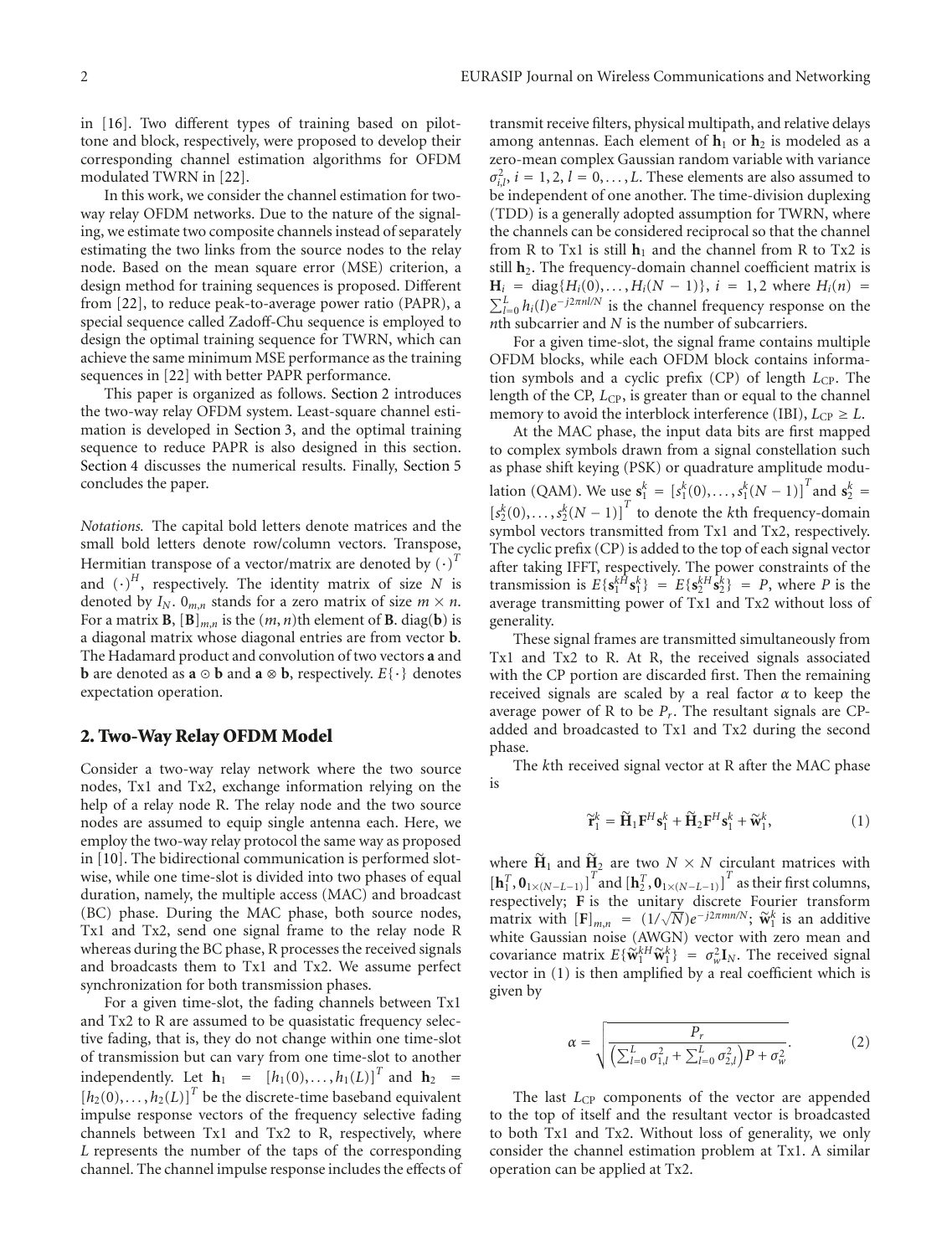The *k*th received signal vector at Tx1 after removing CP and taking FFT can be written as follows:

$$
\mathbf{r}_2^k = \alpha \mathbf{F} \widetilde{\mathbf{H}}_1 \widetilde{\mathbf{r}}_1^k + \mathbf{F} \widetilde{\mathbf{w}}_2^k
$$
  
=  $\alpha \mathbf{F} \widetilde{\mathbf{H}}_1 \widetilde{\mathbf{H}}_1 \mathbf{F}^H \mathbf{s}_1^k + \alpha \mathbf{F} \widetilde{\mathbf{H}}_1 \widetilde{\mathbf{H}}_2 \mathbf{F}^H \mathbf{s}_1^k + \mathbf{w}_2^{\prime k}$ , (3)

where  $\mathbf{w}_2^{\prime k} = \alpha \mathbf{F} \widetilde{\mathbf{H}}_1 \widetilde{\mathbf{w}}_1^k + \mathbf{F} \widetilde{\mathbf{w}}_2^k$ ,  $\widetilde{\mathbf{w}}_2^k$  is an AWGN vector with  $\mathbf{z}$ rco mean and covariance matrix  $E\{\widetilde{\mathbf{w}}_1^kH\widetilde{\mathbf{w}}_1^k\} = \sigma^2 \mathbf{I}$ . Based zero mean and covariance matrix  $E\{\widetilde{\mathbf{w}}_k^k H \widetilde{\mathbf{w}}_k^k\} = \sigma_w^2 \mathbf{I}_N$ . Based on the DET theory, with a condition of  $(2L + 1) < N$ , let on the DFT theory, with a condition of  $(2L + 1) \le N$ , let **h** = **h**<sub>1</sub> ⊗ **h**<sub>1</sub> = [*h*(0), *h*(1), *...* , *h*(2*L*)]<sup>*T*</sup> and **g** = **h**<sub>1</sub> ⊗ **h**<sub>2</sub> =  $[g(0), g(1), ..., g(2L)]^T$ , we obtain that

$$
\mathbf{r}_2^k = \alpha \operatorname{diag}\left(\mathbf{s}_1^k\right) \mathbf{F}_L \mathbf{h} + \alpha \operatorname{diag}\left(\mathbf{s}_2^k\right) \mathbf{F}_L \mathbf{g} + \mathbf{w}_2^{\prime k},\tag{4}
$$

where  $\mathbf{F}_L$  is the first  $2L + 1$  columns of **F**, and  $\mathbf{w}'_2$  is a AWGN vector with zero mean and covariance matrix  $E\{w_2^{/kH}w_2^k\}$  =  $\sigma_w^2(\alpha^2(\sum_{l=0}^L \sigma_{1,l}^2)+1)\mathbf{I}_N$ *.* 

Equation (4) can be written in another form as

$$
\mathbf{r}_2^k = \left[ \alpha \operatorname{diag}(\mathbf{s}_1^k) \mathbf{F}_L \ \alpha \operatorname{diag}(\mathbf{s}_2^k) \mathbf{F}_L \right] \left[ \begin{array}{c} \mathbf{h} \\ \mathbf{g} \end{array} \right] + \mathbf{w}_2^{\prime k} \tag{5}
$$

$$
= \mathbf{S}^k \boldsymbol{\theta} + \mathbf{w}_2^{\prime},
$$

where  $\mathbf{S}^k = \alpha[\text{diag}(\mathbf{s}_1^k)\mathbf{F}_L \quad \text{diag}(\mathbf{s}_2^k)\mathbf{F}_L]$  and  $\boldsymbol{\theta} = [\mathbf{h}^T \mathbf{g}^T]^T$ .

In this paper, we use all the carriers in one or more OFDM blocks for channel estimation normally happening at the start of the transmission, where these OFDM blocks are known as the training sequence. In the next section, without loss of generality, we use one OFDM block as training to estimate  $\boldsymbol{\theta} = [\mathbf{h}^T \mathbf{g}^T]^T$ . For the notational convenience, we omit the time index *k* in the following.

# **3. Least-Square Channel Estimation and Optimal Training Sequence Design**

From (5), the least-square estimation of the composite channel *θ* is given by

$$
\hat{\boldsymbol{\theta}} \triangleq \left(\mathbf{S}^H \mathbf{S}\right)^{-1} \mathbf{S}^H \mathbf{r}_2 = \boldsymbol{\theta} + \left(\mathbf{S}^H \mathbf{S}\right)^{-1} \mathbf{S}^H \mathbf{w}_2'.\tag{6}
$$

The MSE of the estimation is defined as

$$
\text{MSE} \triangleq \frac{1}{2(2L+1)} E \left\{ \left( \hat{\boldsymbol{\theta}} - \boldsymbol{\theta} \right)^H \left( \hat{\boldsymbol{\theta}} - \boldsymbol{\theta} \right) \right\}. \tag{7}
$$

Substituting (6) to (7), we can obtain that

$$
MSE = \frac{1}{2(2L+1)} tr \left\{ (\mathbf{S}^{H} \mathbf{S})^{-1} \mathbf{S}^{H} E \left\{ \mathbf{w}_{2}^{'H} \mathbf{w}_{2}^{'} \right\} \left( (\mathbf{S}^{H} \mathbf{S})^{-1} \mathbf{S}^{H} \right)^{H} \right\}
$$
  
= 
$$
\frac{\sigma_{w}^{2} (\alpha^{2} (\sum_{l=0}^{L} \sigma_{1,l}^{2}) + 1)}{2(2L+1)} tr \left\{ (\mathbf{S}^{H} \mathbf{S})^{-1} \right\}.
$$
 (8)

It is clear from (8) that minimizing MSE is equivalent to minimizing  $Q \triangleq \text{tr}\{(\mathbf{S}^H\mathbf{S})^{-1}\}$ . From the above, we design the training sequences **s**<sup>1</sup> and **s**<sup>2</sup> so that *Q* is minimized.

Let  $\mathbf{A} = (\mathbf{S}^H \mathbf{S})^{-1}$ , using (5), we can obtain that

$$
\mathbf{A} = \frac{1}{\alpha^2} \underbrace{\begin{pmatrix} \mathbf{F}_L^H \text{ diag} \big( \mathbf{s}_1^H \odot \mathbf{s}_1 \big) \mathbf{F}_L & \mathbf{F}_L^H \text{ diag} \big( \mathbf{s}_1^H \odot \mathbf{s}_2 \big) \mathbf{F}_L \end{pmatrix}^{-1}}_{\mathbf{B}}.
$$
\n(9)

For a  $2(2L+1) \times 2(2L+1)$  positive definite matrix **A**, we have

$$
Q = \text{tr}\{\mathbf{A}\} \ge \frac{1}{\alpha^2} \sum_{i=1}^{2(2L+1)} [\mathbf{B}]_{i,i}, \tag{10}
$$

where the equality holds if and only if **A** is diagonal. Applying the Cauchy-Schwartz inequality on the RHS of (10), we further obtain

$$
Q \ge \frac{1}{\alpha^2} (2(2L+1))^{2(2L+1)} \prod_{i=1}^{2(2L+1)} [\mathbf{B}]_{i,i}
$$
 (11)

where equality holds if and only if  $[\mathbf{B}]_{ij}$ 's are equal.

From (11), we get that to achieve minimum MSE, the training signal vectors **s**<sup>1</sup> and **s**<sup>2</sup> must be designed to meet the following conditions:

(1) 
$$
\mathbf{F}_L^H
$$
 diag $(\mathbf{s}_2^H \odot \mathbf{s}_1) \mathbf{F}_L = \mathbf{F}_L^H$  diag $(\mathbf{s}_1^H \odot \mathbf{s}_2) \mathbf{F}_L = \mathbf{0}_{2L+1}$ ;  
(2)  $\mathbf{F}_L^H$  diag $(\mathbf{s}_1^H \odot \mathbf{s}_1) \mathbf{F}_L$  and  $\mathbf{F}_L^H$  diag $(\mathbf{s}_2^H \odot \mathbf{s}_2) \mathbf{F}_L$ 

are two diagonal matrices with equal diagonal elements.

Based on conditions (1) and (2), we can achieve the minimum MSE:

$$
\text{MSE}_{\text{min}} = \frac{\sigma_w^2 \left( \alpha^2 \left( \sum_{l=0}^L \sigma_{1,l}^2 \right) + 1 \right)}{\alpha^2} \left[ \mathbf{B} \right]_{p,p},\tag{12}
$$

where the arbitrary *p* belongs to the interval  $\{1, \ldots, 2(2L +$ 1)}.

To meet conditions (1) and (2), we can design different kinds of the training  $s_1$  ands<sub>2</sub>. For instance, we can orthogonally design  $s_1$  and  $s_2$  according to [22]

$$
s_1(i) = 1
$$
,  $s_2(i) = e^{j2\pi i w/N}$ ,  $i = 0,..., N - 1$ , (13)

where  $w \in \{2L+1, \ldots, N-2L-1\}$ . Obviously, the training  $s_1$ and **s**<sup>2</sup> according to (13) can meet conditions (1) and (2), and achieve the minimum MSE in (12). However, the training **s**<sup>1</sup> and **s**<sup>2</sup> according to (13) may have high peak-to-average power ratio (PAPR), PAPR =  $\max_{n=0,...,N-1} [\widetilde{s}_i(n)]/E[\widetilde{s}_i(n)]$  = *N*. The high PAPR brings signal distortion in the nonlinear region of high-power amplifier (HPA), and the signal distortion induces the degradation of the detection performance. Here, the high PAPR of the training sequence will result in channel estimation errors.

To reduce PAPR of the training sequence, the timedomain signals should have constant magnitude. In [23], a special sequence, called Zadoff-Chu sequence, was proposed. All elements of this sequence have the same magnitude in both time and frequency domain. In this paper, we can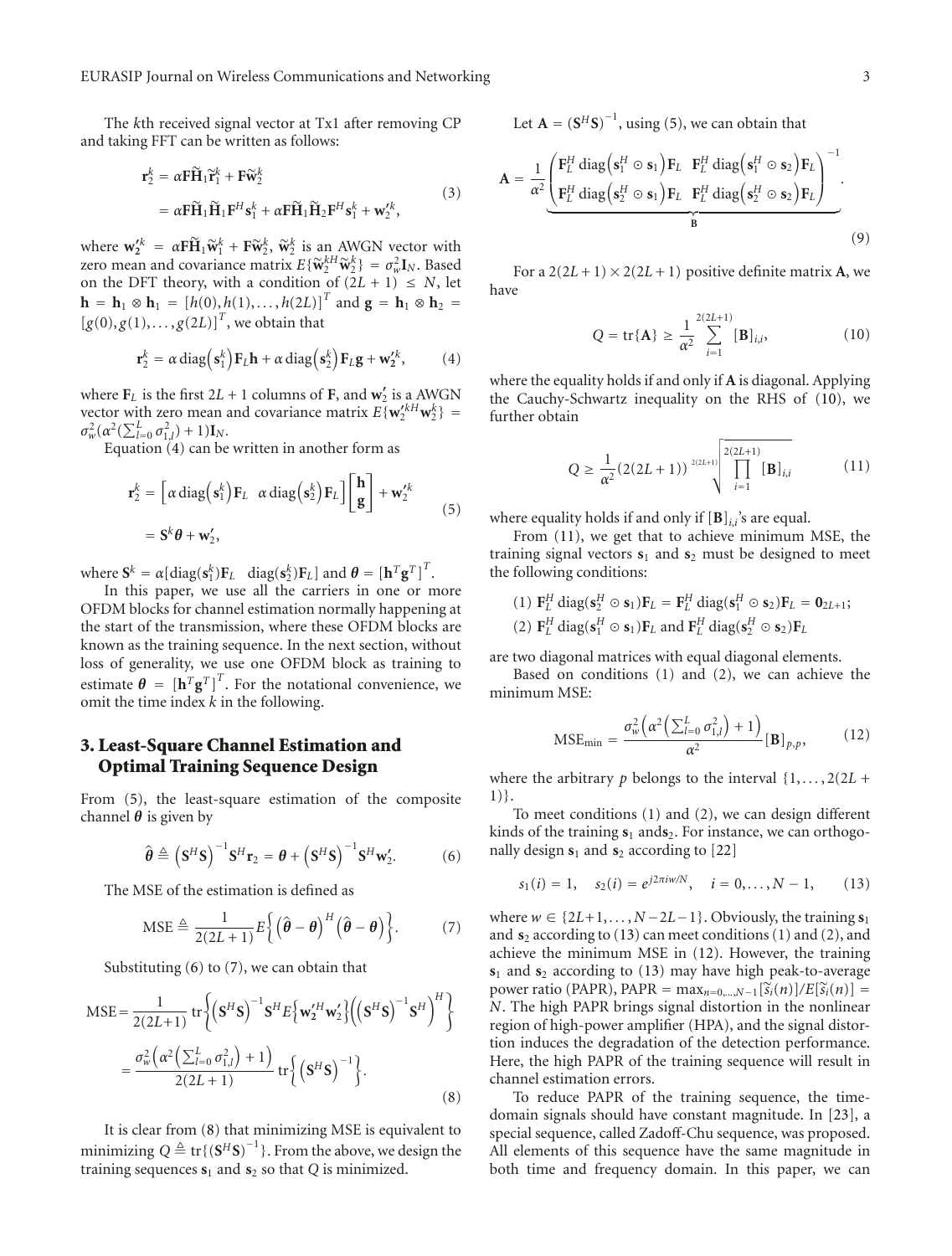design the optimal training sequence based on the Zadoff-Chu sequence. The general form of a Zadoff-Chu sequence of length *M* is given as follows:

$$
m(n) = \begin{cases} e^{-j\pi Un(n+2d)/M}, & n = 0, ..., M-1; M \text{ is even,} \\ e^{-j\pi Un(n+1+2d)/M}, & n = 0, ..., M-1; M \text{ is odd,} \end{cases}
$$
(14)

where *d* is an integer and *U* is an integer relatively prime to *M*.

Based on a Zadoff-Chu sequence  $\mathbf{m} = [m(0), \ldots, m(N/2)]$  $(-1)$ ]<sup>T</sup> of length *N*/2, we repeat **m** twice to construct  $\tilde{s}_1$  =  $[\mathbf{m}^T, \mathbf{m}^T]^T$ , and then element-wise multiply  $\tilde{\mathbf{s}}_1$  with  $\mathbf{e}_1$  to construct  $\tilde{s}_2 = \tilde{s}_1 \odot \mathbf{e}_1$ , where  $\mathbf{e}_1 = [1, e^{j2\pi/N}, \dots, e^{j2\pi(N-1)/N}]^T$ .<br>So the frequency transform  $\mathbf{e}_2 = [s/(0), \dots, (N-1)]^T$  of So, the frequency transform  $\mathbf{s}_i = [s_i(0), \dots, s_i(N-1)]^T$  of  $\widetilde{\mathbf{s}}_i$ ,  $i = 1, 2$ , can be determined by

$$
s_i(k) = \begin{cases} \sqrt{2}m'((k-i)/2), & k = I_i, \\ 0, & \text{else,} \end{cases}
$$
(15)

where  $I_i = \{i-1, i+1, \ldots, i+N-3\}$ , and *m'*  $\Sigma$ here  $I_i = {i - 1, i + 1, ..., i + N - 3}$ , and  $m'(k) = N/2-1$  *m*(*n*)*e*<sup>−*j*2*πnk/N* is the frequency transform of **m**.</sup>

Based on (15), and  $I_1 \cap I_2 = \emptyset$ , we can obtain that  $diag(\mathbf{s}_2^H \odot \mathbf{s}_1) = \mathbf{0}$ , therefore condition (1) can be met.

And

$$
\Pi_{i} = \mathbf{F}_{L}^{H} \operatorname{diag} \left( \mathbf{s}_{i}^{H} \odot \mathbf{s}_{i} \right) \mathbf{F}_{L}
$$
\n
$$
= \mathbf{F}_{L}^{H} \operatorname{diag} \left( \left[ |s_{i}(0)|^{2}, \ldots, |s_{i}(N-1)|^{2} \right]^{T} \right) \mathbf{F}_{L},
$$
\n(16)

where  $|s_i(k)|^2 = 2|m'((k - i)/2)|^2 = 2$  if  $k \in I_i$  and  $|s_i(k)|^2 =$ 0 if  $k \notin I_i$ .

So,  $(\Pi_i)_{p,q}$  for  $p, q = 0, 1, \ldots, 2L$  is determined as follows:

$$
(\Pi_i)_{p,q} = \sum_{k \in I_i} |s_i(k)|^2 e^{j2\pi k p/N} e^{-j2\pi k q/N}
$$
  
=  $2N \sum_{k \in I_i} e^{j2\pi k (p-q)/N}$   
= 
$$
\begin{cases} N, & \text{if } q = q \\ \frac{2Ne^{j2\pi i (p-q)/N} (1 - e^{j2\pi (p-q)})}{1 - e^{j4\pi (p-q)/N}}. & \text{if } q \neq q \end{cases}
$$
(17)

Considering  $0 \leq |p - q| \leq 2L$ , in order not to make the quantity  $1 - e^{j4\pi(p-q)/N}$  equal to 0, we have to restrict *L* as follows:

$$
2L < \frac{N}{2} \Longleftrightarrow L < \frac{N}{4}.\tag{18}
$$

With the condition of (18), we have

$$
(\Pi_i)_{p,q} = \begin{cases} N, & \text{if } p = q, \\ 0, & \text{if } p \neq q. \end{cases}
$$
 (19)

It is easy to see that **A** in (10) is a diagonal matrix with equal diagonal elements of 1*/α*<sup>2</sup>*N*.

So, based on the Zadoff-Chu sequence, we can design the training sequences **s**<sup>1</sup> and **s**<sup>2</sup> to achieve minimum MSE:

$$
\text{MSE}_{\text{min}} = \frac{\sigma_w^2 \left( \alpha^2 \left( \sum_{l=0}^L \sigma_{1,l}^2 \right) + 1 \right)}{\alpha^2 N}.
$$
 (20)

On the basis of the previous assumption, the MSE performance of the training sequences  $s_1$  and  $s_2$  according to (20) is in direct proportion to the noise power  $\sigma_w^2$ and in inverse proportion to the number of subcarriers *N*. Because of one OFDM block as training to estimate the channels, larger *N* implies more transmitted power being employed by channel estimation, which can achieve better MSE performance.

Because of the property of the Zadoff-Chu sequence according to  $(14)$ , the designed training sequences  $s_1$  and  $s_2$ can also achieve the minimum PAPR performance with PAPR = 1, in which the power of the time domain signal  $\tilde{s}_1$  and  $\tilde{s}_2$  of  $s_1$  and  $s_2$  keep constant, respectively. So, the proposed optimal training sequences can achieve the same minimum MSE performance as the orthogonal optimal training sequences according to (13) with better PAPR performance. Furthermore, from (18), we can obtain that the maximum channel length supported by the LS-based estimation method is *N/*4 + 1.

# **4. Simulation Results and Discussion**

In this section, we present computer simulations to verify our theoretical analyses. We assumes  $L = 4$ ,  $L_{CP} = 8$ , and  $N = 64$ . We further assume that the power delay profile of each channel is uniform, that is, each tap of  $h_1$  or  $h_2$ is modeled as a zero-mean Gaussian random variable with variance  $E\{|h_i(l)|^2\} = 1/(L+1), i = 1, 2$  and  $l = 0, 1, ..., L$ . The channels are assumed to be static over 50 time slots. The first time slot is used to estimate the channel information and the remaining are used for data transmission. For data transmission, BPSK modulation is deployed.

The four different trainings are considered, including the random training sequences whose elements are randomly chosen form BPSK signaling, the orthogonal training sequences which are distinct columns of Hadamard matrix of size *N*, the orthogonal optimal training sequences according to (13), and the Zadoff-Chu-based optimal training sequences. We compare both MSE performance as well as symbol error rate (SER) performance for two-way relay OFDM networks.

Figure 1 shows the MSE performance between  $\hat{\theta}$  and *θ* for different training sequences. Figure 2 shows the SER performance for different training sequences. The four kinds of training sequences have the same power. The MSE performances obtained using random sequences or orthogonal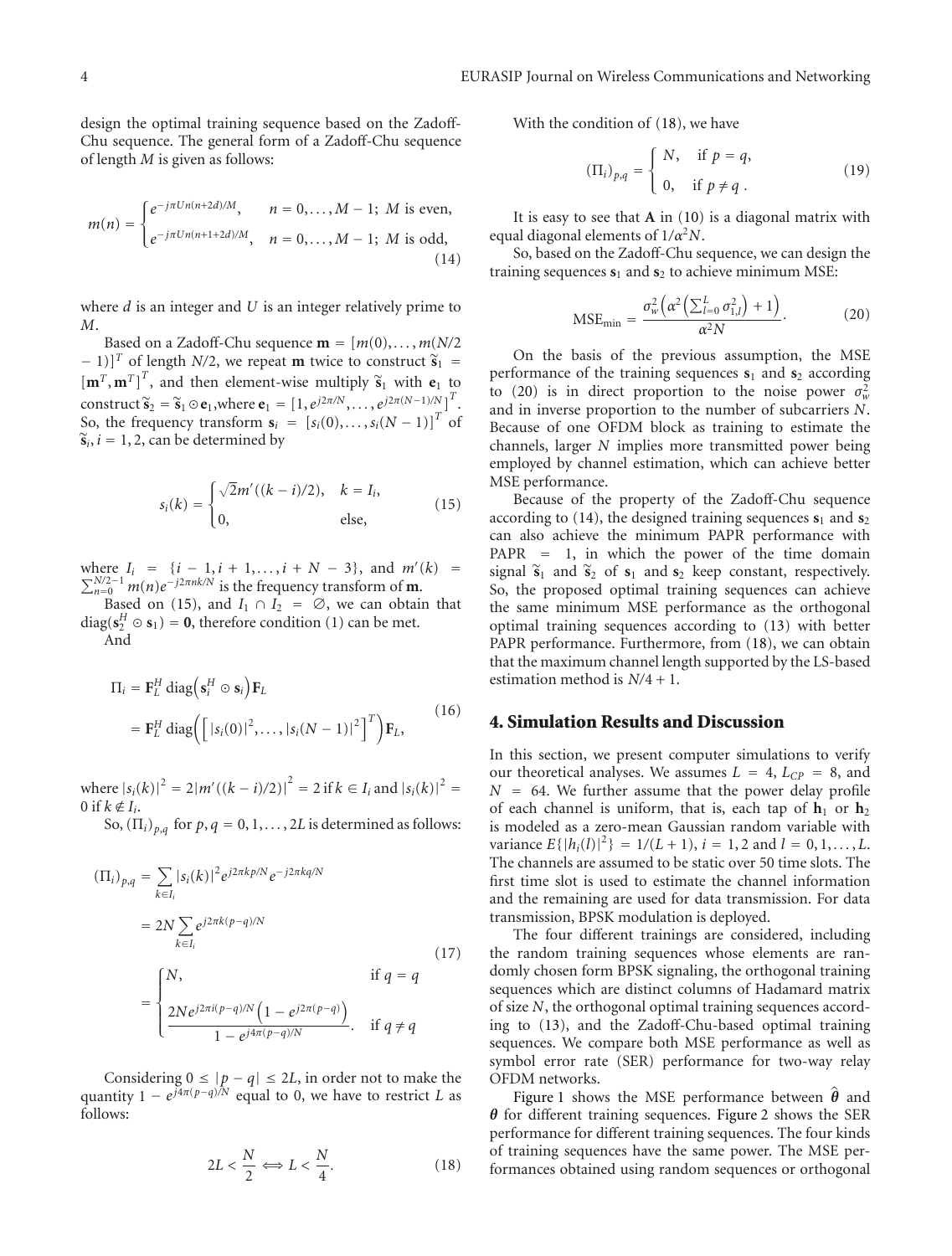

Figure 1: MSE performance for different SNR.



Figure 2: SER performance for different SNR.

sequences are worse compared with those of our proposed optimal design. From Figure 1, it is observed that both the orthogonal optimal training sequences and the Zadoff-Chubased optimal training sequences can achieve the same and minimum MSE performance. From Figure 2, it is observed that the SER performance of the Zadoff-Chu-based optimal training sequences is same as that of the orthogonal optimal training sequences and much better that of the random training sequences and the orthogonal training sequences. However, the Zadoff-Chu-based optimal training sequences can also achieve better PAPR performance with PAPR = 1 than the orthogonal optimal training sequences according to [22], obviously.

# **5. Conclusion**

In this paper, we proposed LS-based channel estimation algorithms under block-based training schemes for two-way relay OFDM networks. By minimizing MSE, the condition and design method of the optimal training sequences was discussed. The optimal training sequences based on a special sequence called Zadoff-Chu sequence are designed to achieve the same minimum MSE performance as the orthogonal optimal training sequences in [22], with better PAPR performance.

# **Acknowledgments**

This work is supported by the National Natural Science Foundation of China (Grant no. 60972051), the open research fund of National Mobile Communications Research Laboratory, Southeast University (Grant no. 2010D09), and the Important National Science & Technology Specific Project under (Grant no. 2010ZX03006-002-04).

### **References**

- [1] C. E. Shannon, "Two-way communication channels," in *Proceedings of the 4th Berkeley Symposium on Mathematical Statistics and Probability*, pp. 611–644, 1961.
- [2] B. Rankov and A. Wittneben, "Spectral efficient protocols for half-duplex fading relay channels," *IEEE Journal on Selected Areas in Communications*, vol. 25, no. 2, pp. 379–389, 2007.
- [3] B. Rankov and A. Wittneben, "Achievable rate regions for the two-way relay channel," in *Proceedings of the IEEE International Symposium on Information Theory (ISIT '06)*, pp. 1668–1672, Washington, DC, USA, July 2006.
- [4] R. Ahlswede, N. Cai, S.-Y. R. Li, and R. W. Yeung, "Network" information flow," *IEEE Transactions on Information Theory*, vol. 46, no. 4, pp. 1204–1216, 2000.
- [5] S. Zhang, S. C. Liew, and P. P. Lam, "Physical-layer network coding," in *Proceedings of the 12th Annual International Conference on Mobile Computing and Networking (MOBI-COM '06)*, pp. 358–365, Los Angeles, Calif, USA, September 2006.
- [6] P. Popovski and H. Yomo, "Physical network coding in two-way wireless relay channels," in *Proceedings of the IEEE International Conference on Communications (ICC '07)*, pp. 707–712, Glasgow, Scotland, June 2007.
- [7] T. Cui, F. Gao, and C. Tellambura, "Differential modulation for two-way wireless communications: a perspective of differential network coding at the physical layer," *IEEE Transactions on Communications*, vol. 57, no. 10, pp. 2977–2987, 2009.
- [8] T. Cui, T. Ho, and J. Kliewer, "Memoryless relay strategies for two-way relay channels," *IEEE Transactions on Communications*, vol. 57, no. 10, pp. 3132–3143, 2009.
- [9] T. Cui, F. Gao, T. Ho, and A. Nallanathan, "Distributed spacetime coding for two-way wireless relay networks," in *Proceedings of the IEEE International Conference on Communications (ICC '08)*, pp. 3888–3892, Beijing, China, May 2008.
- [10] Y.-C. Liang and R. Zhang, "Optimal analogue relaying with multi-antennas for physical layer network coding," in *Proceedings of the IEEE International Conference on Communications (ICC '08)*, pp. 3893–3897, Beijing, China, May 2008.